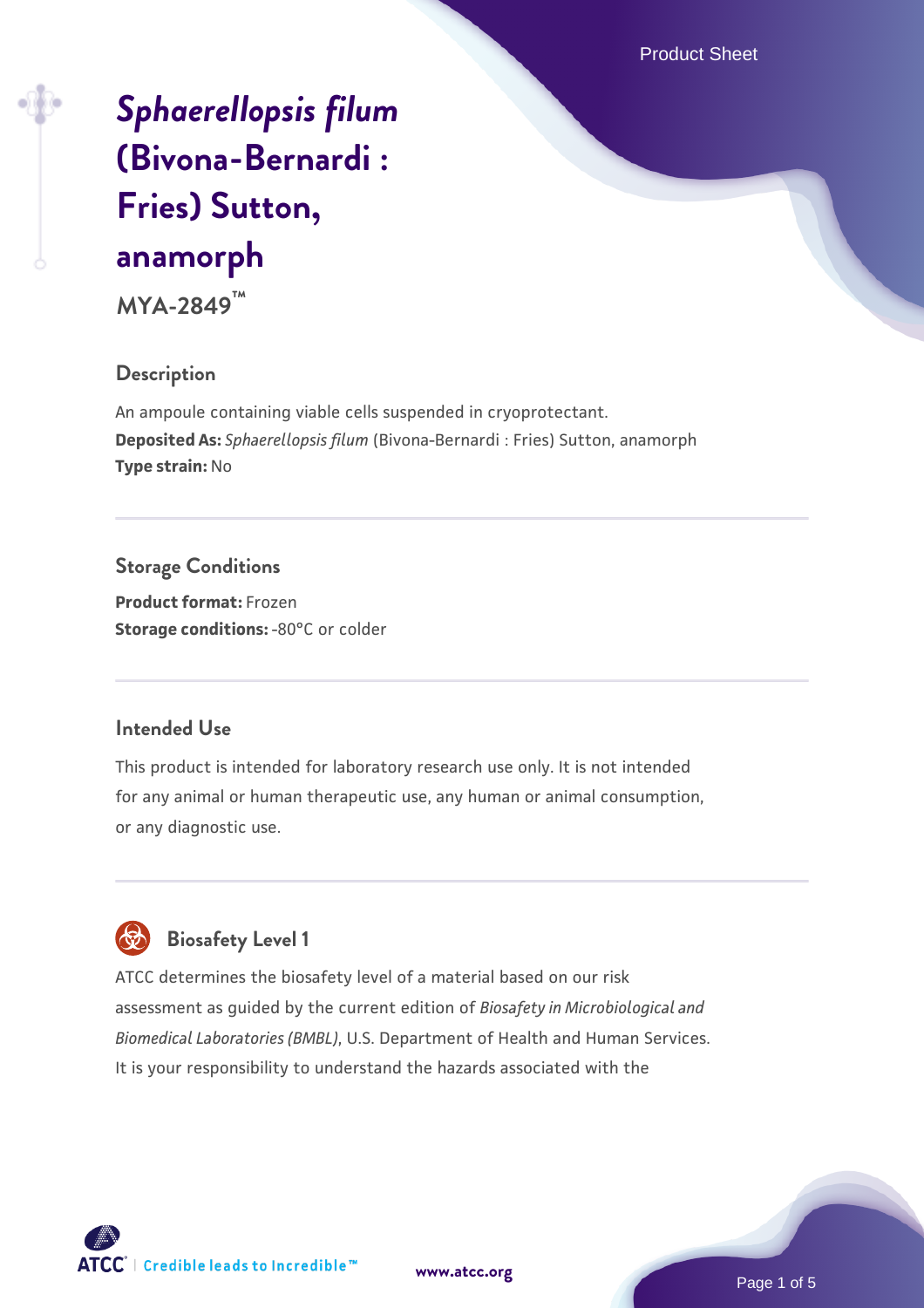#### **[Sphaerellopsis filum](https://www.atcc.org/products/mya-2849) [\(Bivona-Bernardi : Fries\) Sutton,](https://www.atcc.org/products/mya-2849) Product Sheet Product Sheet [anamorph](https://www.atcc.org/products/mya-2849) MYA-2849**

applicable regulations as enforced by your local or national agencies.

material per your organization's policies and procedures as well as any other

ATCC highly recommends that appropriate personal protective equipment is always used when handling vials. For cultures that require storage in liquid nitrogen, it is important to note that some vials may leak when submersed in liquid nitrogen and will slowly fill with liquid nitrogen. Upon thawing, the conversion of the liquid nitrogen back to its gas phase may result in the vial exploding or blowing off its cap with dangerous force creating flying debris. Unless necessary, ATCC recommends that these cultures be stored in the vapor phase of liquid nitrogen rather than submersed in liquid nitrogen.

#### **Certificate of Analysis**

For batch-specific test results, refer to the applicable certificate of analysis that can be found at www.atcc.org.

#### **Growth Conditions**

**Medium:**  [ATCC Medium 323: Malt agar medium](https://www.atcc.org/-/media/product-assets/documents/microbial-media-formulations/3/2/3/atcc-medium-323.pdf?rev=58d6457ee20149d7a1c844947569ef92) **Temperature:** 20°C

#### **Handling Procedures**

**Frozen ampoules** packed in dry ice should either be thawed immediately or stored in liquid nitrogen. If liquid nitrogen storage facilities are not available, frozen ampoules may be stored at or below -70°C for approximately one



**[www.atcc.org](http://www.atcc.org)**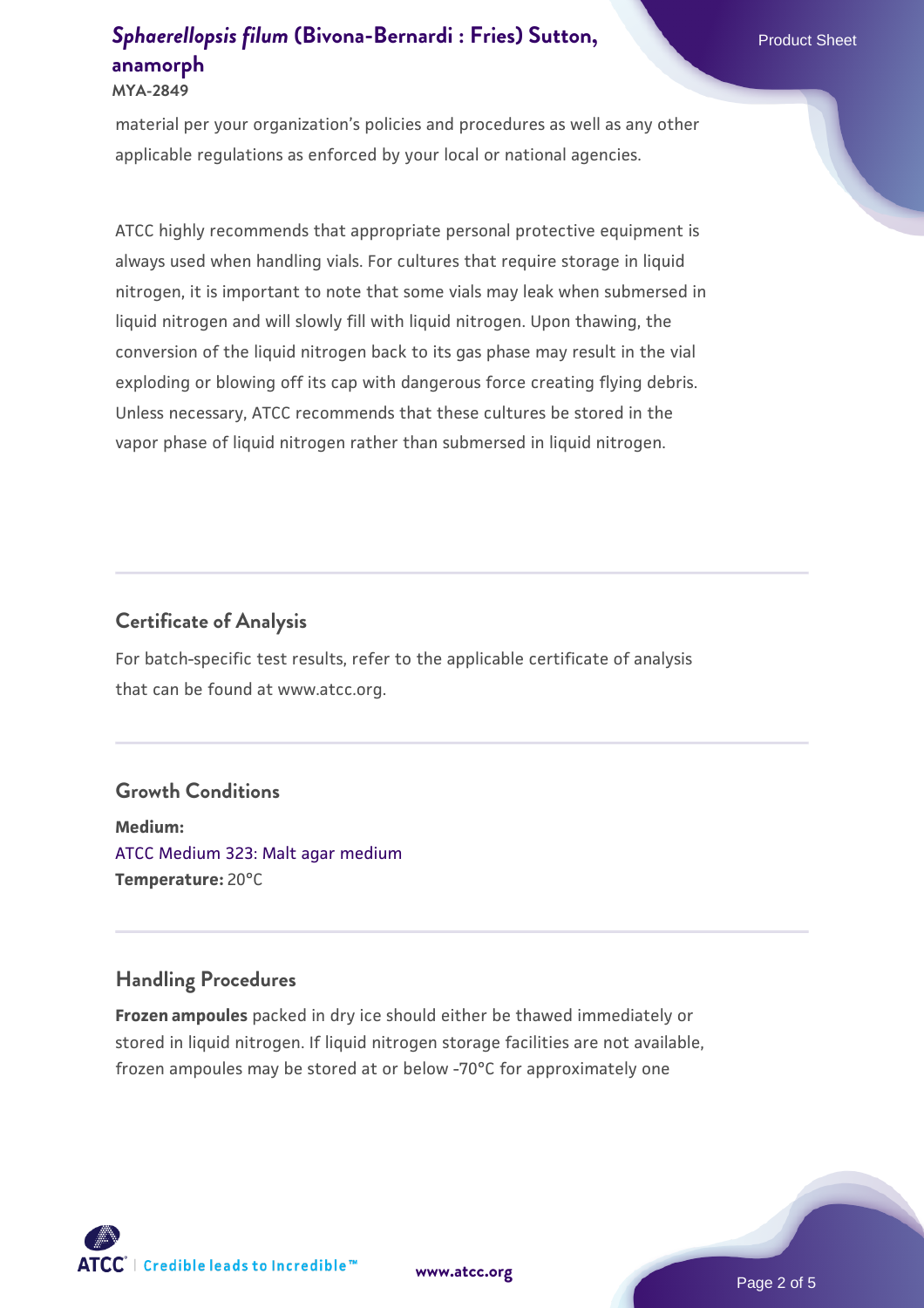## **[Sphaerellopsis filum](https://www.atcc.org/products/mya-2849) [\(Bivona-Bernardi : Fries\) Sutton,](https://www.atcc.org/products/mya-2849) Product Sheet [anamorph](https://www.atcc.org/products/mya-2849)**

**MYA-2849**

week. **Do not under any circumstance store frozen ampoules at refrigerator freezer temperatures (generally -20°C)**. Storage of frozen material at this temperature will result in the death of the culture.

- 1. To thaw a frozen ampoule, place in a **25°C to 30°C** water bath, until just thawed **(approximately 5 minutes)**. Immerse the ampoule just sufficient to cover the frozen material. Do not agitate the ampoule.
- 2. Immediately after thawing, wipe down ampoule with 70% ethanol and aseptically transfer at least 50 µL (or 2-3 agar cubes) of the content onto a plate or broth with medium recommended.
- Incubate the inoculum/strain at the temperature and conditions 3. recommended.
- 4. Inspect for growth of the inoculum/strain regularly for up to 4 weeks. The time necessary for significant growth will vary from strain to strain.

#### **Material Citation**

If use of this material results in a scientific publication, please cite the material in the following manner: *Sphaerellopsis filum* (Bivona-Bernardi : Fries) Sutton, anamorph (ATCC MYA-2849)

#### **References**

References and other information relating to this material are available at www.atcc.org.

#### **Warranty**

The product is provided 'AS IS' and the viability of ATCC® products is warranted for 30 days from the date of shipment, provided that the customer has stored and handled the product according to the information included on the product information sheet, website, and Certificate of Analysis. For living cultures, ATCC lists the media formulation and reagents

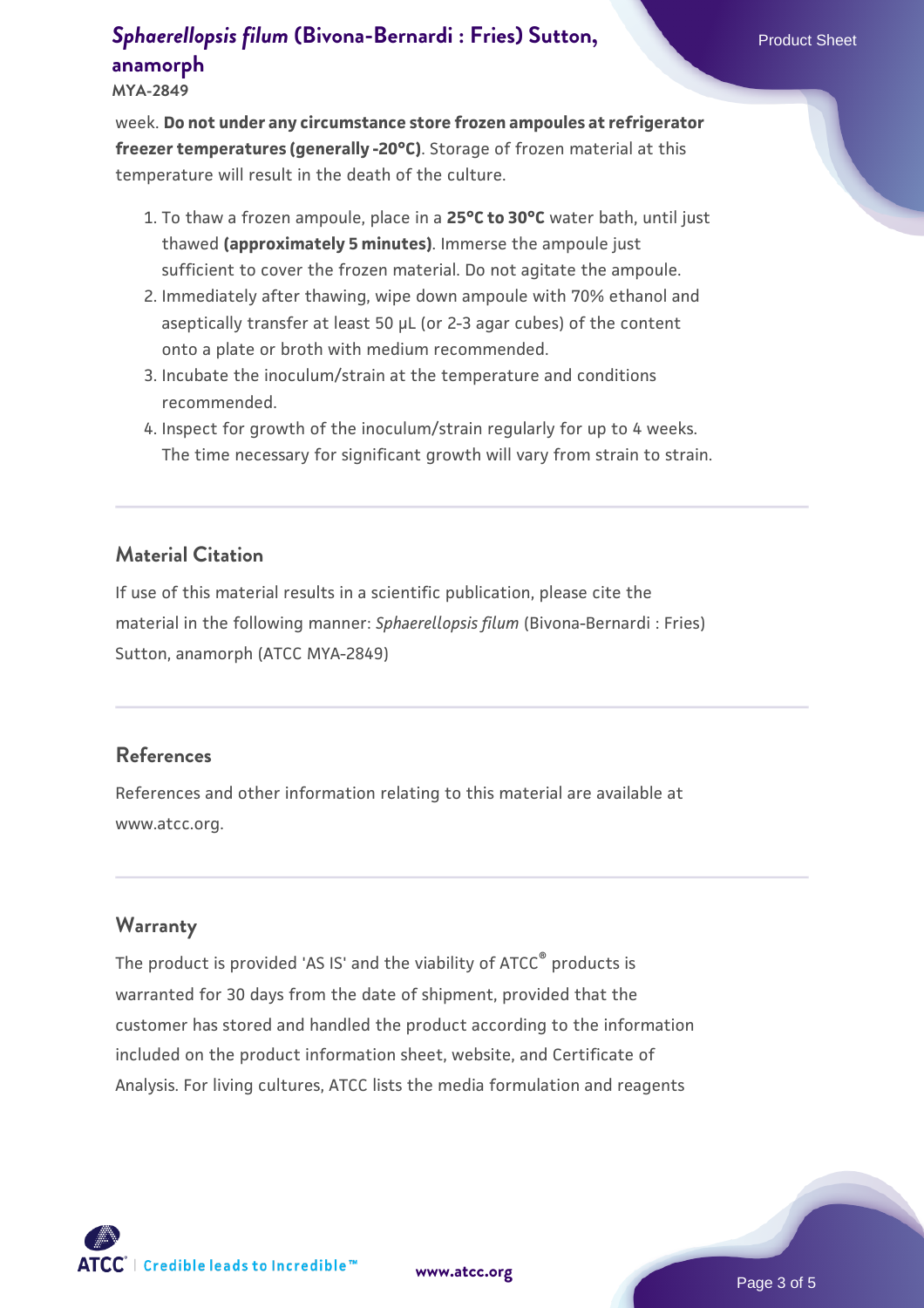## **[Sphaerellopsis filum](https://www.atcc.org/products/mya-2849) [\(Bivona-Bernardi : Fries\) Sutton,](https://www.atcc.org/products/mya-2849) Product Sheet [anamorph](https://www.atcc.org/products/mya-2849)**

#### **MYA-2849**

that have been found to be effective for the product. While other unspecified media and reagents may also produce satisfactory results, a change in the ATCC and/or depositor-recommended protocols may affect the recovery, growth, and/or function of the product. If an alternative medium formulation or reagent is used, the ATCC warranty for viability is no longer valid. Except as expressly set forth herein, no other warranties of any kind are provided, express or implied, including, but not limited to, any implied warranties of merchantability, fitness for a particular purpose, manufacture according to cGMP standards, typicality, safety, accuracy, and/or noninfringement.

#### **Disclaimers**

This product is intended for laboratory research use only. It is not intended for any animal or human therapeutic use, any human or animal consumption, or any diagnostic use. Any proposed commercial use is prohibited without a license from ATCC.

While ATCC uses reasonable efforts to include accurate and up-to-date information on this product sheet, ATCC makes no warranties or representations as to its accuracy. Citations from scientific literature and patents are provided for informational purposes only. ATCC does not warrant that such information has been confirmed to be accurate or complete and the customer bears the sole responsibility of confirming the accuracy and completeness of any such information.

This product is sent on the condition that the customer is responsible for and assumes all risk and responsibility in connection with the receipt, handling, storage, disposal, and use of the ATCC product including without limitation taking all appropriate safety and handling precautions to minimize health or environmental risk. As a condition of receiving the material, the customer agrees that any activity undertaken with the ATCC product and any progeny or modifications will be conducted in compliance with all applicable laws, regulations, and guidelines. This product is provided 'AS IS' with no representations or warranties whatsoever except as expressly set forth